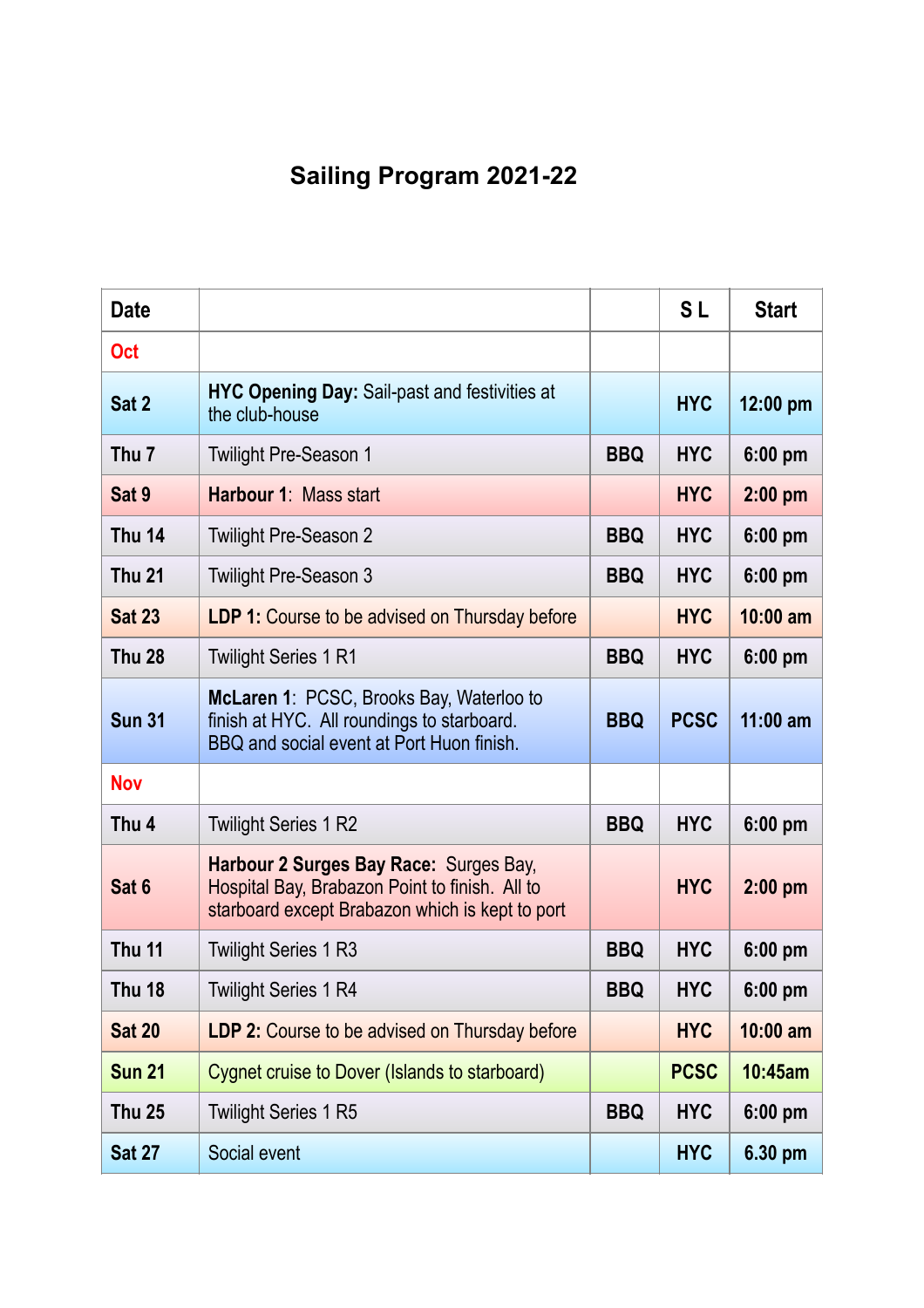| <b>Dec</b>       |                                                                                                           |            |                                |            |  |
|------------------|-----------------------------------------------------------------------------------------------------------|------------|--------------------------------|------------|--|
| Thu <sub>2</sub> | <b>Twilight Series 2 R1</b>                                                                               | <b>BBQ</b> | <b>HYC</b>                     | 6:00 pm    |  |
| Sat 4            | <b>McLaren 2: Beaupre Point start (course tba)</b><br>Kermandie Challenge Trophy                          |            | <b>Beaupre</b><br><b>Point</b> | $1:00$ pm  |  |
| Sun 5            | <b>Cygnet Club cruising event: Randalls Bay</b>                                                           |            | <b>PCSC</b>                    | $11:00$ am |  |
| Thu <sub>9</sub> | <b>Twilight Series 2 R2</b>                                                                               | <b>BBQ</b> | <b>HYC</b>                     | $6:00$ pm  |  |
| <b>Sun 26</b>    | <b>Boxing Day: Festivities at Clubhouse</b>                                                               |            | <b>HYC</b>                     | $11:00$ am |  |
| Jan              |                                                                                                           |            |                                |            |  |
| Sat 1            | <b>LDP 3:</b> Course to be advised on Thursday before                                                     |            | <b>HYC</b>                     | $10:00$ am |  |
| Thu <sub>6</sub> | <b>Twilight Series 2 R3</b>                                                                               | <b>BBQ</b> | <b>HYC</b>                     | $6:00$ pm  |  |
| Sun 9            | McLaren 3: Huon Island Race<br>(Beaupre Point start, course tba).                                         |            | <b>Beaupre</b><br><b>Point</b> | $1:00$ pm  |  |
| Sun 9            | <b>LDP 4: Huon Island Race (Beaupre Point start)</b><br>(course tba) HYC starters.                        |            | <b>Beaupre</b><br><b>Point</b> | $1:00$ pm  |  |
| <b>Thu 13</b>    | <b>Twilight Series 2 R4</b>                                                                               | <b>BBQ</b> | <b>HYC</b>                     | $6:00$ pm  |  |
| <b>Sat 15</b>    | <b>Autumn Harbour 1: Mass Start</b>                                                                       |            | <b>HYC</b>                     | $2:00$ pm  |  |
| <b>Thu 20</b>    | <b>Twilight Series 2 R5</b>                                                                               | <b>BBQ</b> | <b>HYC</b>                     | $6:00$ pm  |  |
| <b>Thu 27</b>    | <b>Twilight Series 3 R1</b>                                                                               | <b>BBQ</b> | <b>HYC</b>                     | $6:00$ pm  |  |
| <b>Sat 29</b>    | <b>LDP 5:</b> Course to be advised on Thursday before                                                     |            | <b>HYC</b>                     | $10:00$ am |  |
| <b>Sat 29</b>    | Social event                                                                                              |            | <b>HYC</b>                     | 6:30 pm    |  |
| Feb              |                                                                                                           |            |                                |            |  |
| Thu <sub>3</sub> | <b>Twilight Series 3 R2</b>                                                                               | <b>BBQ</b> | <b>HYC</b>                     | $6:00$ pm  |  |
| Sat 5            | <b>Cock of the Huon: Beaupre Point start</b><br>(course tba)                                              |            | <b>Beaupre</b><br><b>Point</b> | $11:00$ am |  |
| <b>Thu 10</b>    | <b>Twilight Series 3 R3</b>                                                                               | <b>BBQ</b> | <b>HYC</b>                     | $6:00$ pm  |  |
| <b>Sat 12</b>    | <b>McLaren 4: HYC to Cygnet via Waterloo, Brooks</b><br>Bay. All roundings to port (BBQ at Cygnet finish) |            | <b>HYC</b>                     | $11:00$ am |  |
| <b>Thu 17</b>    | <b>Twilight Series 3 R4</b>                                                                               | <b>BBQ</b> | <b>HYC</b>                     | 6:00 pm    |  |